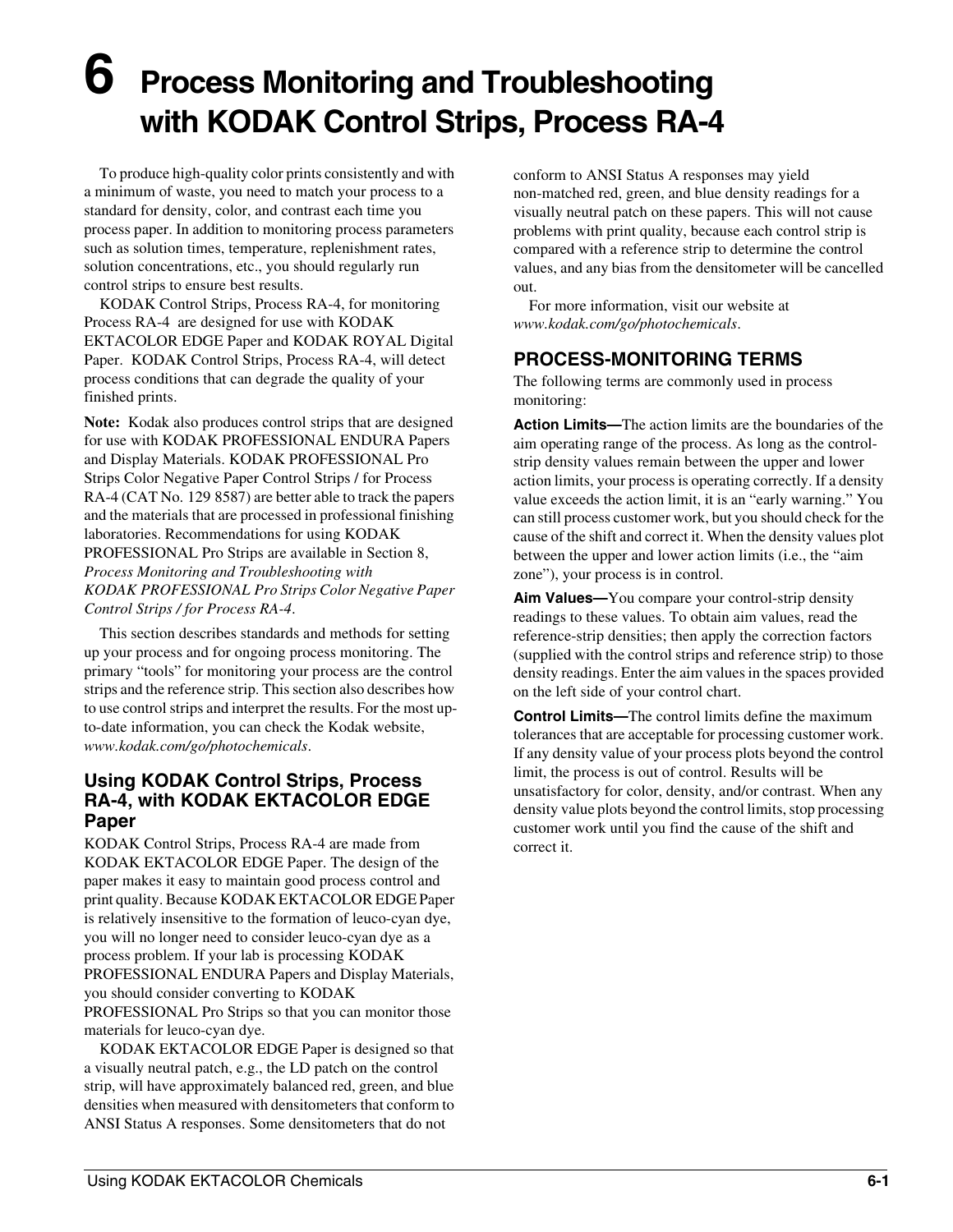**Control Strips—**These are precisely exposed strips used to monitor your process.

**Correction Factors—**Use these numbers to adjust the densities of the reference strip to obtain aim values. They are printed in the instruction sheet packaged with each box of control strips. Correction factors usually differ for each batch (code number) of control strips.

**Reference Strip—**This is a control strip that has been precisely exposed and processed by Kodak under standard conditions. A reference strip is packaged with each batch of control strips. To obtain aim values, measure the referencestrip densities and apply the correction factors for that batch of control strips.

**Tolerances and Limits—**Tolerances and limits are density variations allowed before you must take corrective action. They include an aim-value adjustment tolerance, and action and control limits. The tolerances and limits for KODAK Control Strips, Process RA-4, are listed in the table below.

#### **Tolerances and Limits for KODAK Control Strips, Process RA-4**

| <b>Measurement</b> | Aim-Value<br><b>Adjustment</b><br><b>Tolerance</b> | <b>Action</b><br>Limits | Control<br>Limits |  |
|--------------------|----------------------------------------------------|-------------------------|-------------------|--|
| D-min              |                                                    |                         | $+0.02$           |  |
|                    | ±0.04                                              | ±0.10                   | ±0.12             |  |
| $HD$ – LD          | ±0.03                                              | ±0.10                   | ±0.12             |  |
| ВP                 | ±0.05                                              | $-0.10$                 | $-0.15$           |  |

# *KODAK* **CONTROL STRIPS, PROCESS RA-4**

## **The Basic Control Material**

These strips are available in boxes of ten moisture-resistant envelopes that contain five strips each. Each control strip, reference strip, and box label is marked with a code number. The code number identifies the strips as part of a particular batch. Each box contains correction factors for that particular code number. Use these correction factors to calculate the aim values for each batch of strips.

Each strip measures  $3\frac{1}{2}$  x 12 inches, and contains three neutral patches, a yellow patch, and an unexposed area. Measure the neutral patches to obtain density values for LD (low density), HD (high density), and BP (black patch). Measure the unexposed patch to obtain the density value for D-min. Use the yellow patch as a visual indicator of retained silver caused by low bleach-fix activity. Low bleach-fix activity will make the yellow patch appear brown and less saturated than normal.

# **Storing and Handling Control Strips**

Store unused control strips at  $-18^{\circ}C(0^{\circ}F)$  or lower. Handle unprocessed strips in total darkness. Remove only a day's supply from one package at a time; then reseal and return the package to the freezer as quickly as possible. **Do not** keep the package out of the freezer for more than one hour per day.

Store your daily supply of control strips in a lighttight container at room temperature. Be sure to allow the strips to reach room temperature before you process them. Handle control strips by the edges to prevent fingerprints and surface damage.

Store the reference strip in its envelope when you are not using it.

#### <span id="page-1-0"></span>Figure 6-1

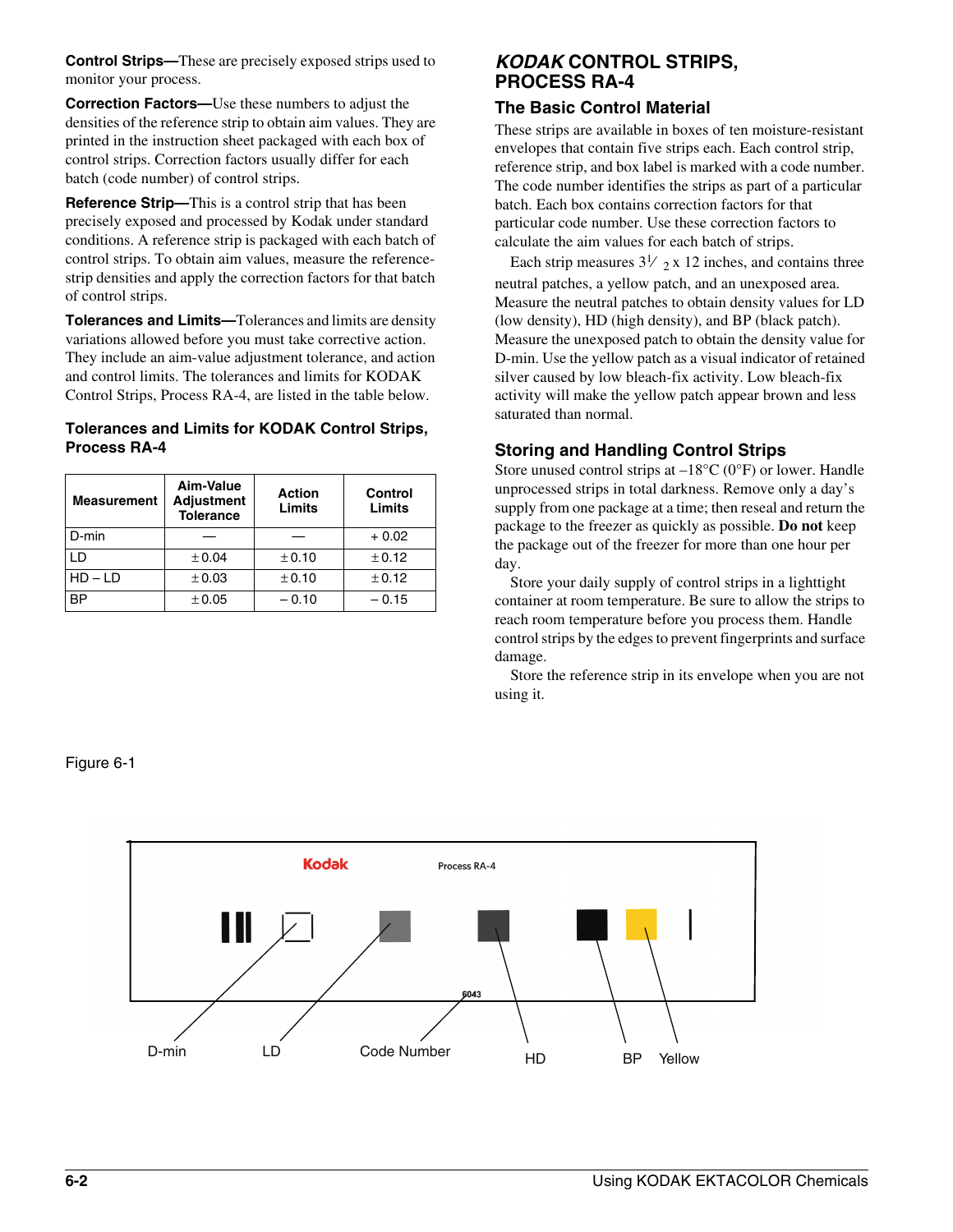# **Starting Out**

To begin process monitoring, you will need—

- KODAK Control Strips, Process RA-4
- An electronic densitometer equipped with Status A filters
- KODAK Process Record Form, KODAK Publication No. Y-55, or similar graph paper. (A blank Y-55 is available at *www.kodak.com/go/retailerresources.*)
- Red, green, and blue pencils

You can also use KODALINK Service Software to easily read, plot and store your results. One of the many advantages of this system is that all calculations around setting the aim and plotting the measurement results are done by the system, including automatic application of control strip correction factors. For more information about this system, contact your Kodak representative or distributor.

# <span id="page-2-1"></span>**Processing Control Strips**

Each time you process a control strip, position it in the same location in your processor. Follow this schedule for processing a control strip:

- At the beginning of the day or shift, before processing customer work
- At regular intervals with customer work
- At the end of the day or shift

# **Plotting Control-Strip Densities**

You may choose to make a control chart by using the KODAK Process Record Form Y-55 or similar graph paper (see the example in Figure [6-2\)](#page-2-0). Then follow the procedure below:

- 1. Draw in the action and control limits given in Table [6-1.](#page-1-0) Use black for the action limits and red for the control limits.
- 2. Remove the reference strip from the box of control strips.

**IMPORTANT:** Allow the reference strip to warm up to room temperature before you remove it from its envelope (about 15 minutes). Exposing a frozen reference strip to warm, moist air can cause low readings, particularly in the higher-density patches. If this occurs, wash the reference strip in warm water to return the readings to normal values.

3. Use a precision electronic densitometer to measure the Status A red, green, and blue densities in the center of the D-min, LD, HD, and BP patches of the reference strip. **Do not** move the strip as you make the density readings or you may affect the precision and repeatability of the measurements. If you have several boxes of strips with the same code number, average the readings of all the reference strips. A code number on the box label , the reference strip, and the control strips identifies each batch.

#### <span id="page-2-0"></span>Figure 6-2

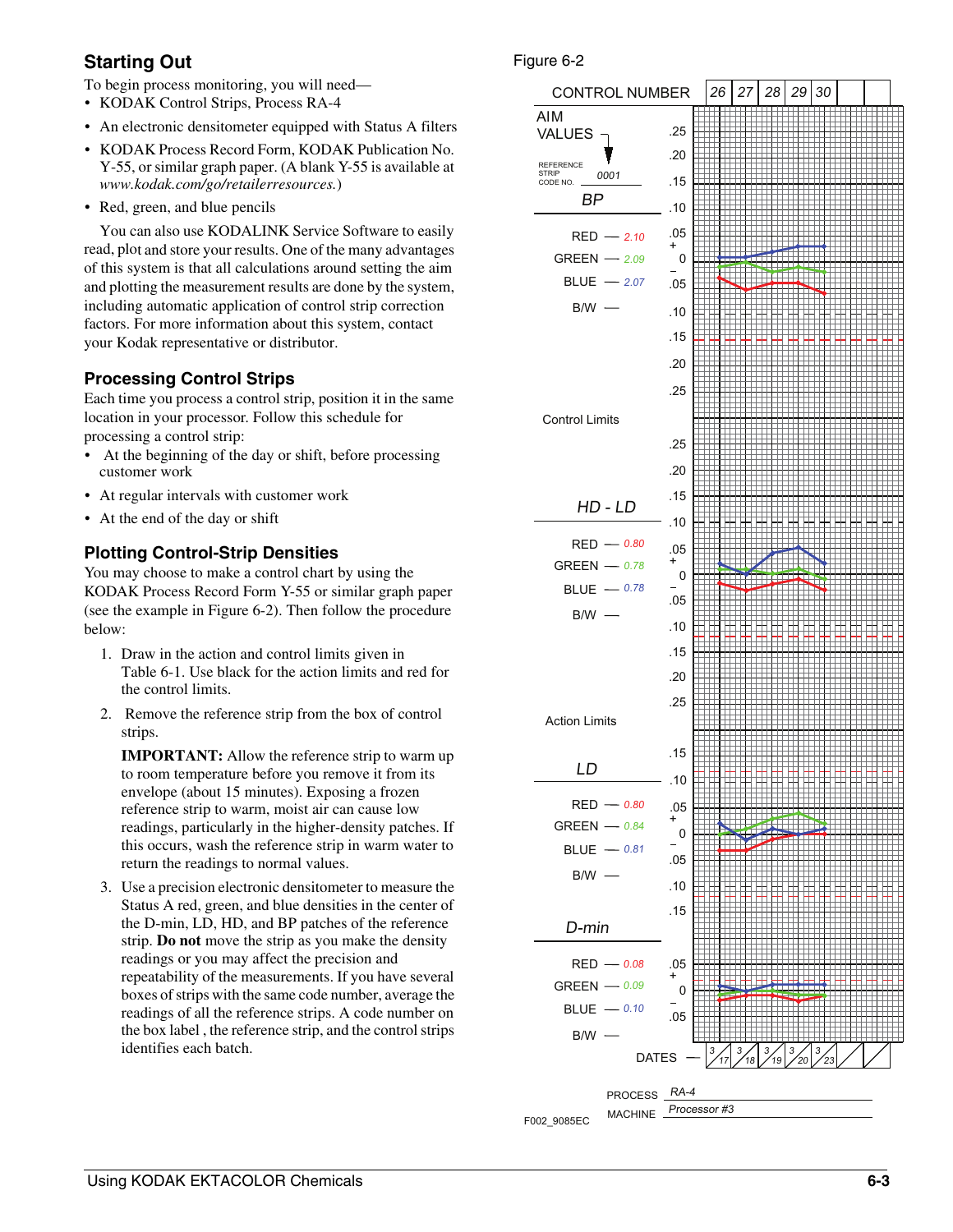4. To calculate aim values, apply the correction factors supplied in the instruction sheet packaged with the control strips to the reference-strip densities. If you averaged the reference-strip readings from several boxes of the same code number, apply the correction factors to the average. These corrected density values are the aim values for that batch of control strips. Record them in the proper spaces in the left margin of Form Y-55.

To obtain the HD – LD aim values, subtract the adjusted LD values from the adjusted HD values.

- 5. Process a control strip and measure the same patches that you measured in step 3.
- 6. Calculate the variations from aim by subtracting the aim densities from your control-strip densities. Plot the variations on your control chart.
	- Plot differences that are **larger** than the corresponding aim values (+ values) **above** the aim line.
	- Plot differences that are **smaller** than the aim values (– values) **below** the aim line.
- 7. If any of the variations from aim plot beyond the action or control limits, process another control strip. If the second strip confirms the results of the first strip, determine the cause of the problem. The *[DIAGNOSTIC CHARTS](#page-6-0)* and the *[CONTROL-CHART](#page-16-0)  [EXAMPLES](#page-16-0)* will help you troubleshoot process problems.
- 8. Whenever you take corrective action, process another control strip to confirm that the process is in control before you resume normal processing.

# <span id="page-3-0"></span>**Changing to a New Batch of Control Strips**

When you change from your current batch of control strips to strips with a different code number, make a crossover to confirm that both batches (code numbers) will provide the same information. *Be sure that your process is stable and in control before you begin using a new batch of control strips.*

- 1. While you still have a week's supply of control strips of the current code, process one control strip from the new batch of strips with one strip from the current batch in *three separate runs*.
- 2. Read and record the densities of the processed strips.
- 3. Determine aim values for the new batch of control strips; follow steps 2 through 4 under *[Processing](#page-2-1)  [Control Strips](#page-2-1)*.
- 4. For your current batch of control strips, calculate the variations from aim by subtracting your current aim densities from the densities of the three strips. Plot the variations on your control chart.
- 5. For the new batch of strips, calculate the variations from aim by subtracting the new aim densities (calculated in step 3) from the densities of the three strips. Plot the variations on your control chart.
- 6. Calculate the differences between the variations from aim of the current strips and the new strips. Average these differences; then divide the result by 2.
- 7. Add or subtract the results from step 6 from the aim values for the new batch of strips determined in step 3. The amount of the adjustment should not exceed the aim-value adjustment tolerances given in the table on page 2. If the adjustment is greater than the tolerance, determine the cause. Check your calculations, densitometer, and control strips.
- 8. Record the new aim values and the code number of the new batch of strips on your control chart, and begin using the new batch of strips.

# **Mathematical Crossover Procedure**

After you have mastered the crossover method described in the previous section, you may want to use a mathematical method. It requires no plotting or subtracting of negative numbers, and no side calculations of deviations or averages. You can use longhand arithmetic or a calculator. Follow the list of calculations shown in the table below. An example is given to help you. You may also want to make copies of the table and use them as worksheets.

| Calculation                                      | <b>Examp</b><br>le Red<br>LD | Red            | Green          | <b>Blue</b>    |
|--------------------------------------------------|------------------------------|----------------|----------------|----------------|
| Current reference<br>value                       | 0.52                         |                |                |                |
| + New initial<br>reference value                 | $+0.55$                      | $+$            | $+$            | $+$            |
| Equals                                           | 1.07                         |                |                |                |
| x3                                               | x 3                          | x <sub>3</sub> | x <sub>3</sub> | x 3            |
| Equals                                           | 3.21                         |                |                |                |
|                                                  | $+0.54$                      | $+$            | $+$            | $\ddot{}$      |
| + New strips                                     | $+0.55$                      | $+$            | $+$            | $+$            |
|                                                  | $+0.56$                      | $+$            | $+$            | $+$            |
|                                                  | $-0.55$                      | L,             | $\overline{a}$ | $\overline{a}$ |
| - Current strips                                 | $-0.52$                      | L,             | $\overline{a}$ |                |
|                                                  | $-0.56$                      | $\blacksquare$ | $\overline{a}$ |                |
| Equals                                           | 3.23                         |                |                |                |
| $\div 6$                                         | $\div 6$                     | $\div 6$       | $\div 6$       | $\div 6$       |
| Equals                                           | 0.538                        |                |                |                |
| New adjusted*<br>reference value<br>(rounded up) | 0.54                         |                |                |                |

\* The difference between the new adjusted reference value and the new initial reference value should not exceed the aim-value adjustment tolerance.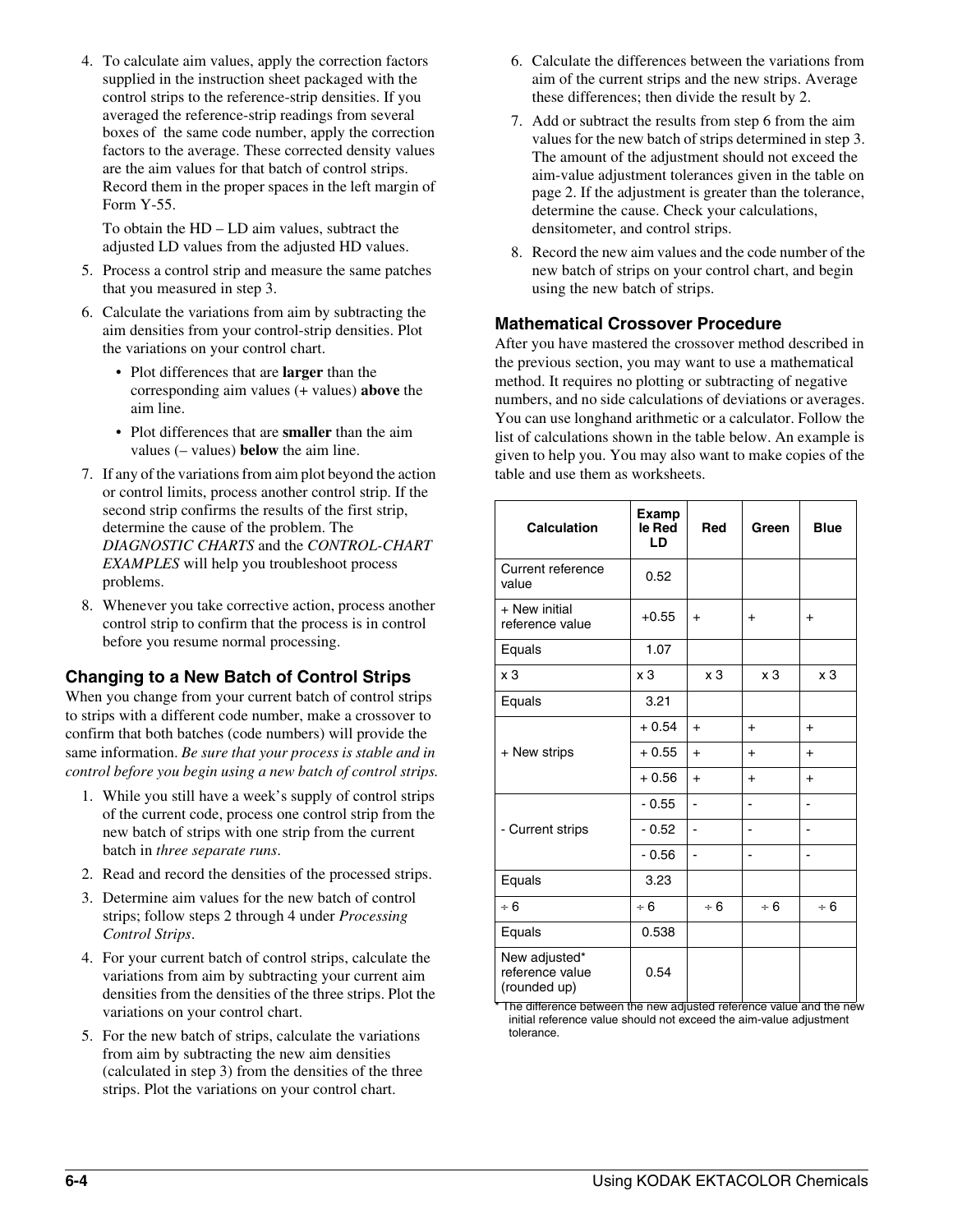# <span id="page-4-0"></span>**INTERPRETING YOUR CONTROL PLOT**

Your control plot provides a running record of your process. It will show how consistent your process is, and how well it meets your aim. It provides you with helpful information for analyzing and correcting process problems. Your process will produce acceptable results if your control strips plot within the control limits.

# **Corrective Action**

When one or more process parameters exceed the control limits, stop processing customer work until you find the cause of the problem and correct it. It is important to become familiar with control-chart patterns and cause-and-effect relationships. Control-chart patterns can generally be separated into three categories: high activity, low activity, and high D-min. Also, you can check your control chart to determine if the process drifted out of control slowly or changed suddenly.

# **High Activity**

The process is out of control with process parameters plotting above aim. This condition can be caused by—

- Developer temperature that is too high
- Developer time that is too long
- Overreplenished developer (i.e., the solution is replenished at a rate that is too high)
- Mixing error
- Developer contamination

## **Low Activity**

The process is out of control with process parameters plotting below aim. This condition can be caused by—

- Developer temperature that is too low
- Developer time that is too short
- Underreplenished developer (i.e., the solution is replenished at a rate that is too low)
- Mixing error
- Developer tank solution diluted with water
- Developer contamination

#### **High D-min**

This condition can be caused by—

- Developer oxidation resulting from low utilization
- Developer contamination
- Weak or oxidized, sulfurized bleach-fix
- Dirty stabilizer, or heavy dirt build up on wash racks/rollers

## **Trend**

A trend shows an out-of-control condition that has occurred slowly over time. It indicates a problem such as—

**Improper replenishment—**Check that the replenishment rate is correct and that the replenishment system is operating properly. Also check for improperly mixed replenisher.

**Evaporation or oxidation—**Check for low utilization or air drawn into the processing solutions by a bad pump, a recirculation system leak, or a poorly placed ventilation fan.

**Contamination—**Check for photographically active materials that are leaching slowly into the solutions. The contaminants may come from anything that is in contact with the solutions, such as filters, plumbing, etc.

**Incorrect mixing—**Check for mixing errors caused by improper measurement, improper calibration of mixing tanks, etc. If you suspect that the problem was caused by incorrectly mixed replenisher solution, mix a new batch of replenisher to see if a fresh mix gradually corrects the problem.

#### **Sudden Change**

This is an out-of-control condition that occurs *suddenly*. It *usually* indicates a problem with—

**Control strips—Check that you used control strips of the** same code number. Remember, if you change code numbers, you need to establish new aim values for the new batch (see *[Changing to a New Batch of Control Strips](#page-3-0)*). Check that the control-strip code numbers match those of the reference strip. Check that the strips were handled and stored properly.

**Densitometer—**If your densitometer is not working properly or is out of calibration, the density readings will be wrong. This can falsely signal a process change. Check that you used Status A filters.

**Time or temperature—**Check that the time and temperature are set correctly, particularly if they are easy to change accidentally.

**Contamination—**Bleach-fix splashed into the developer during rack cleaning or clearing a paper jam can cause sudden large spreads in your control plots.

**Solution mixing—If** the sudden change occurs after you have mixed a fresh tank solution, check that it was mixed correctly.

**Aim values—**Check that you compared the control-strip densities with the correct aim values.

**Note:** When you troubleshoot a problem, check the easiest and most obvious causes first; then check the more difficult and less likely causes.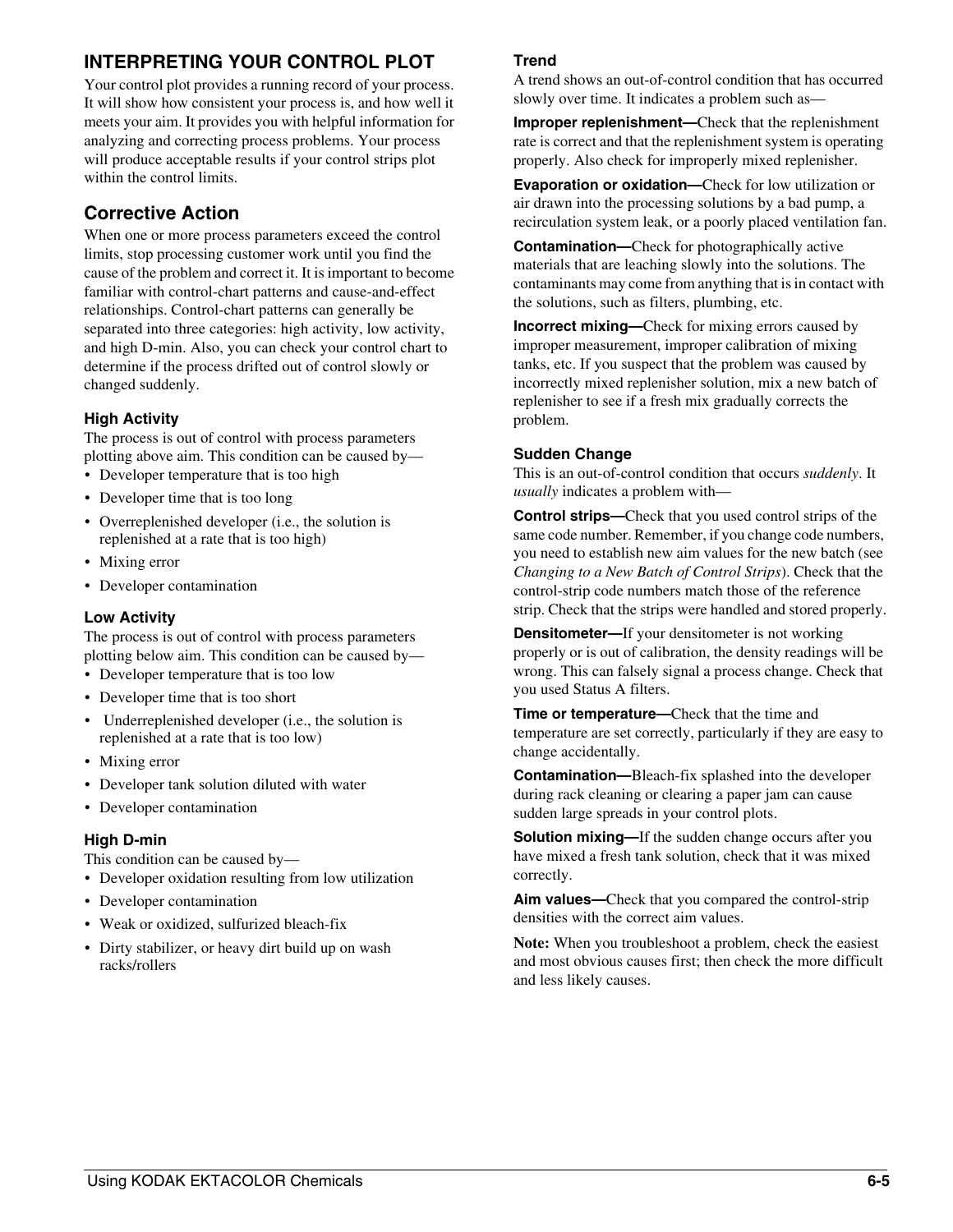# **How Each Processing Solution Affects Your Results**

Each solution in Process RA-4 has a specific function. Operational errors involving each solution will affect process performance differently. When you understand the reaction of each solution, you can better diagnose processing problems.

## **Developer**

The developer chemically reduces the exposed silver halide in the paper to form a metallic silver image. At the same time, the color developing agent oxidizes and combines with dye couplers near the silver image to form a color image in each of the dye-forming emulsion layers. Once the dye image has formed, there is no need for the silver image. It will be removed by bleaching and fixing.

The amount of cyan, magenta, and yellow dye formed depends on exposure and developer activity. Temperature, time, replenishment rate, replenisher concentration, agitation, and the rate at which solutions diffuse into the emulsion affect developer activity. Time, temperature, and agitation affect the diffusion rate. With **too much** developer activity, too much dye forms; with **too little** activity, not enough dye forms.

# **Bleach-Fix**

The bleach-fix has three primary purposes: to stop the action of the developer; to convert metallic silver into silver halide; and to dissolve the silver halide.

Bleach-fix performance depends on the concentration and the diffusion rate of the solution into the emulsion. Time, agitation, and temperature affect the diffusion rate. Incorrect bleach-fix conditions or an abnormal bleach-fix can affect the amount of dye formed.

Inadequate bleach-fixing may not convert all of the metallic silver to silver halide. A sign of retained silver is an increase in the black-patch (BP) densities of the control strip and a desaturation of the yellow patch on the control strip. Retained silver degrades image quality by desaturating the colors and is especially apparent when the yellow patch appears brown. It has a greater effect on higher-density areas, which contain more metallic silver. You can remove retained silver by reprocessing the paper or material in a good bleach-fix.

## **Wash**

Washing removes residual chemicals from the paper. If the chemicals are not removed, they can degrade the image and cause the dye to fade. Good washing requires enough circulation to keep fresh water in contact with the emulsion. The water temperature must be warm enough to swell the gelatin so that the water can enter the emulsion to remove the chemicals, but not so warm that it damages the emulsion. For more information on washing, see Section 2, *Using KODAK EKTACOLOR Chemicals in Continuous Processors*.

## **Stabilizer**

Washless (non-plumbed) minilabs use a stabilizer instead of a wash step. An optional cycle for roller-transport processors also uses a stabilizer to conserve water. The stabilizer removes residual chemicals from the paper.

# **Checking Prints for Retained Silver**

 Inadequate bleach-fixing can lead to retained silver in prints. High levels of retained silver affect print quality and can also give false signals to sensors used in automatic print choppers.

Inadequate bleach-fixing is caused by dilute or underreplenished bleach-fix, a short bleach-fix time, or a low temperature (or a combination of these conditions). The most common cause is dilution of the bleach-fix due to ineffective developer squeegees and excessive developer carryover.

To check prints for retained silver, compare the processed control strip with the reference strip by using an infrared scope in a darkroom. When you view the control strip through the scope, the dye image will appear nearly invisible. If your process does not have a retained-silver problem, the reference strip and your control strip should look the same. If the process does have a retained-silver problem, the silver image in the control strip will be visible as a darker density, most evident in the black patch.

Infrared scopes are available from several sources; check the yellow pages of your telephone directory under *Scientific Apparatus and Instruments*.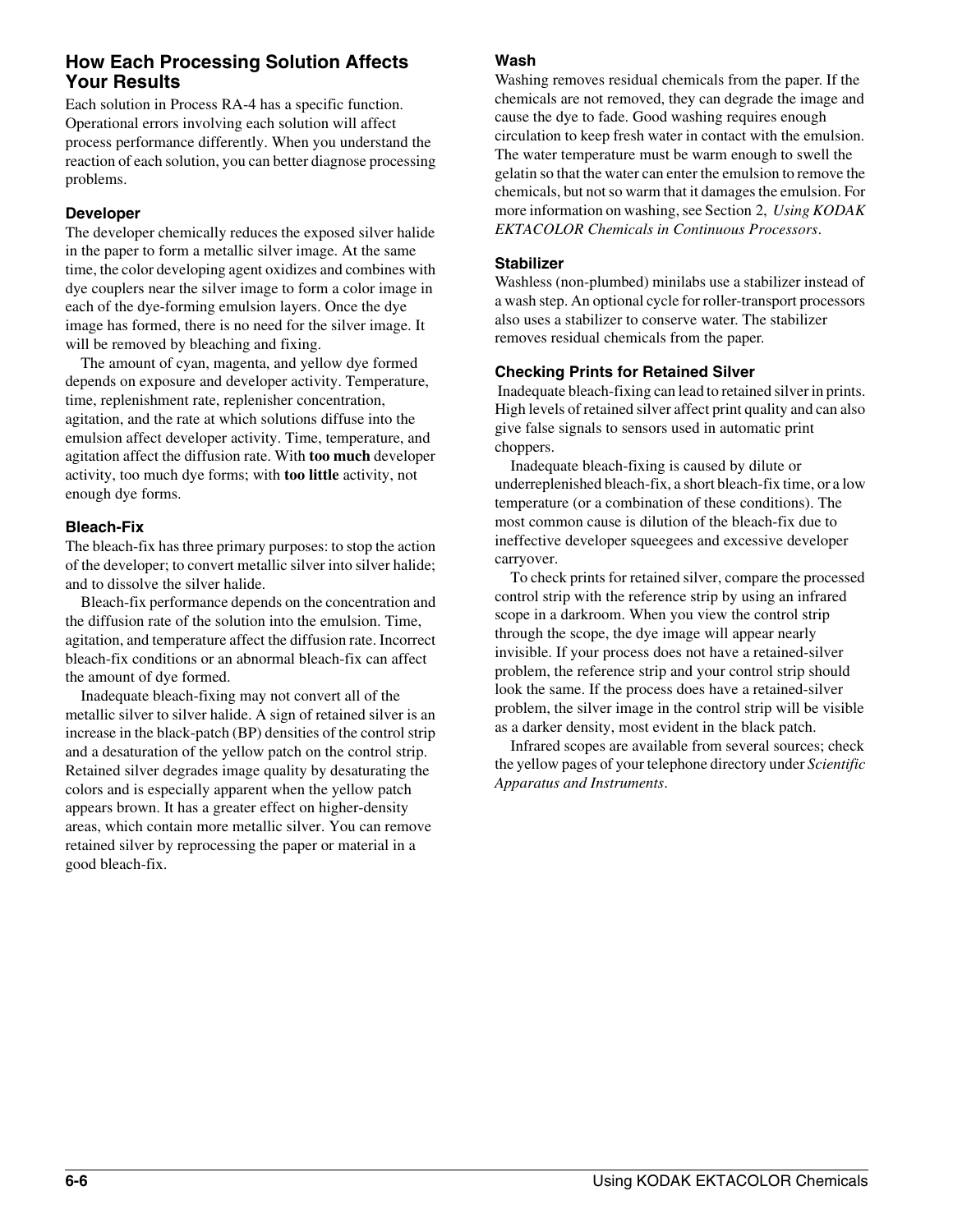# <span id="page-6-0"></span>**DIAGNOSTIC CHARTS**

The diagrams in this section provide you with a step-by-step approach to diagnosing process problems. The preliminary and summary charts show which detailed chart to check for your problem. The charts give probable causes and suggest corrective actions.

| Chart | Title                                                          |
|-------|----------------------------------------------------------------|
| A     | Preliminary                                                    |
| B     | Summary-Control-Chart Plots                                    |
| C.    | Control-Chart Plots-High BP, HD-LD, or LD                      |
| D     | Control-Chart Plots-Low BP, HD-LD, or LD                       |
| Е     | Control-Chart Plots-High D-min                                 |
| F     | Control-Chart Plots-Visual Appearance-Developer and Bleach-Fix |
| G     | Control-Chart Plots-Visual Appearance of Paper                 |
| н     | Control-Chart Plots-Visual Appearance of Paper                 |
|       | Control-Chart Plots-Visual Appearance of Paper                 |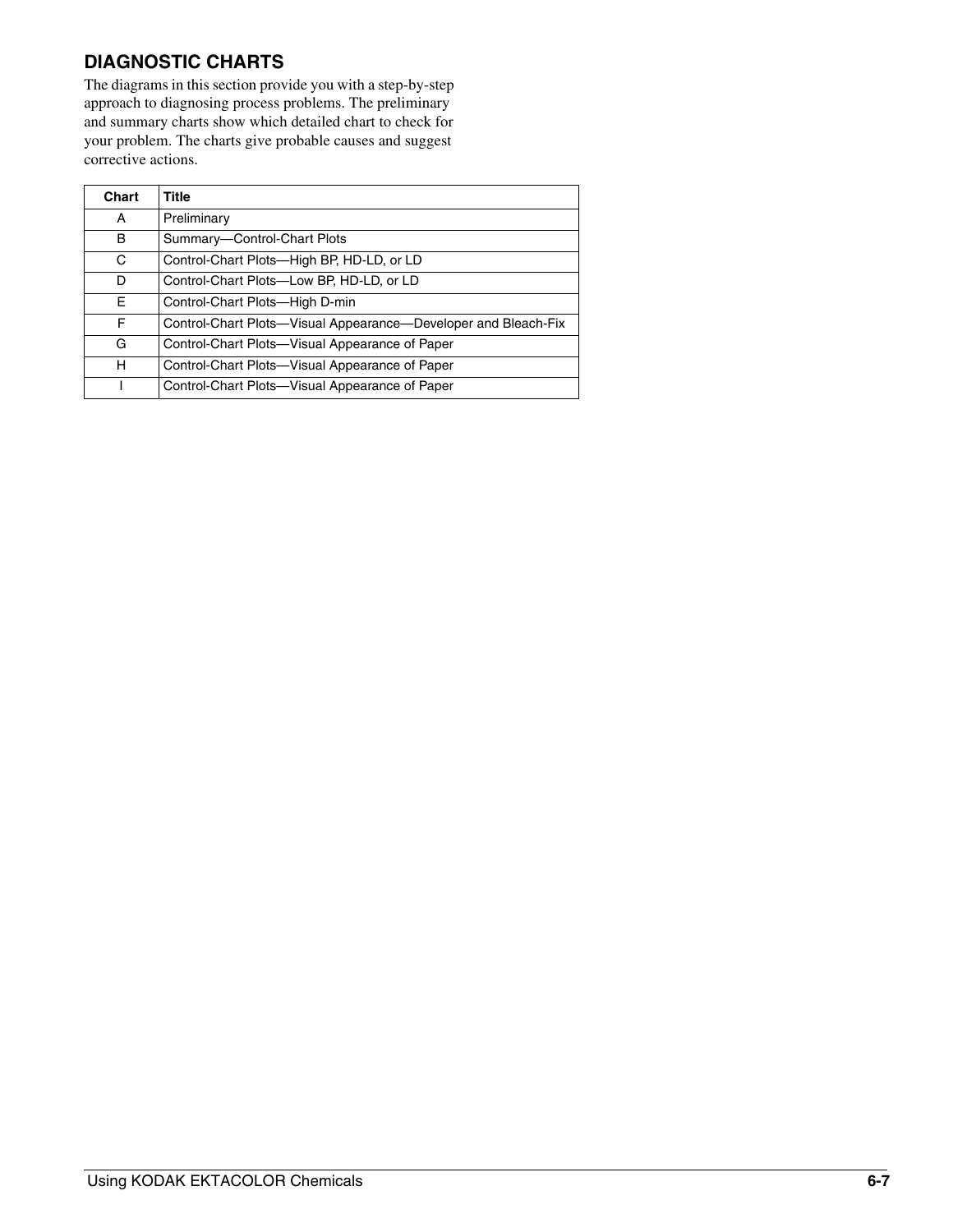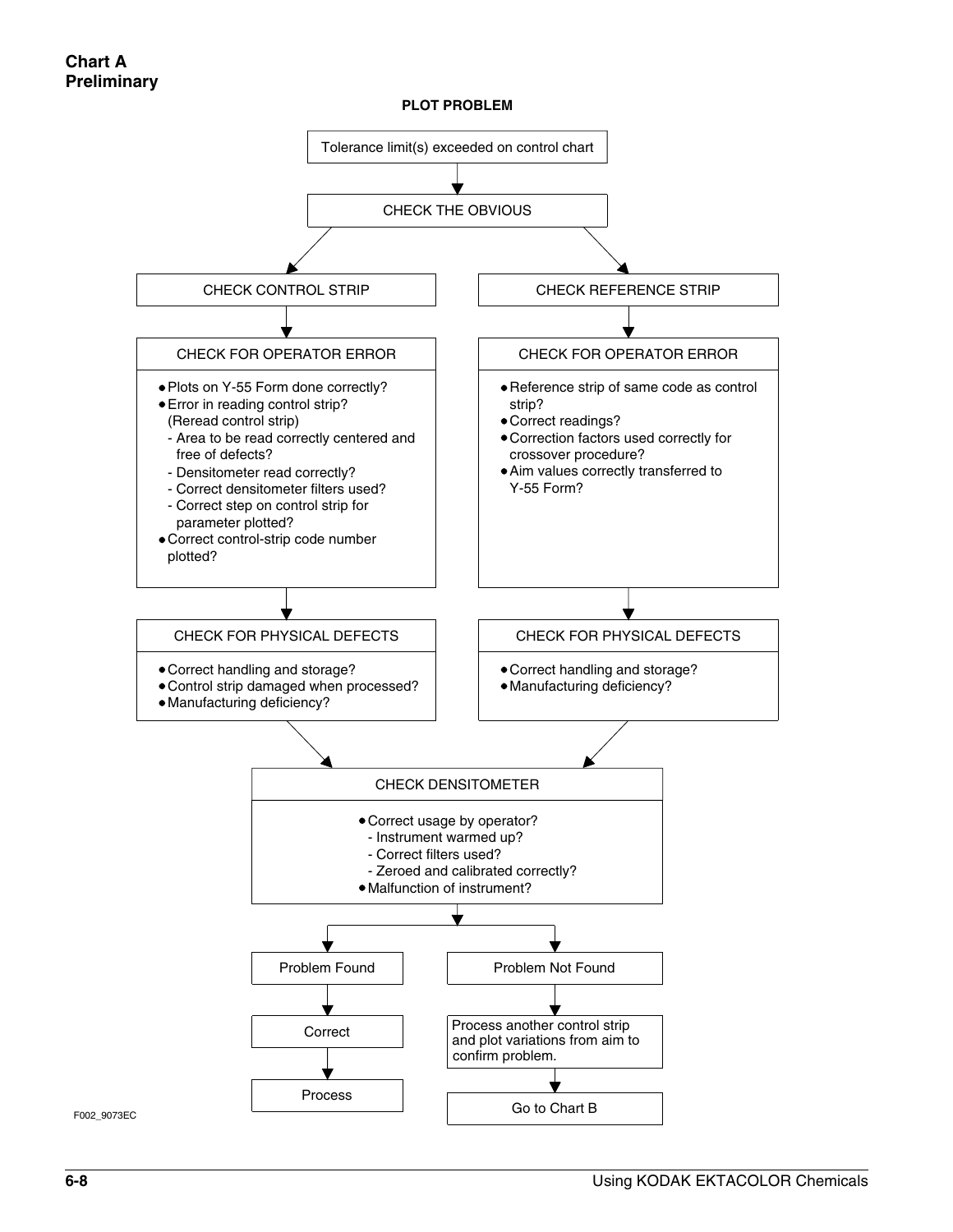

F002\_9074EC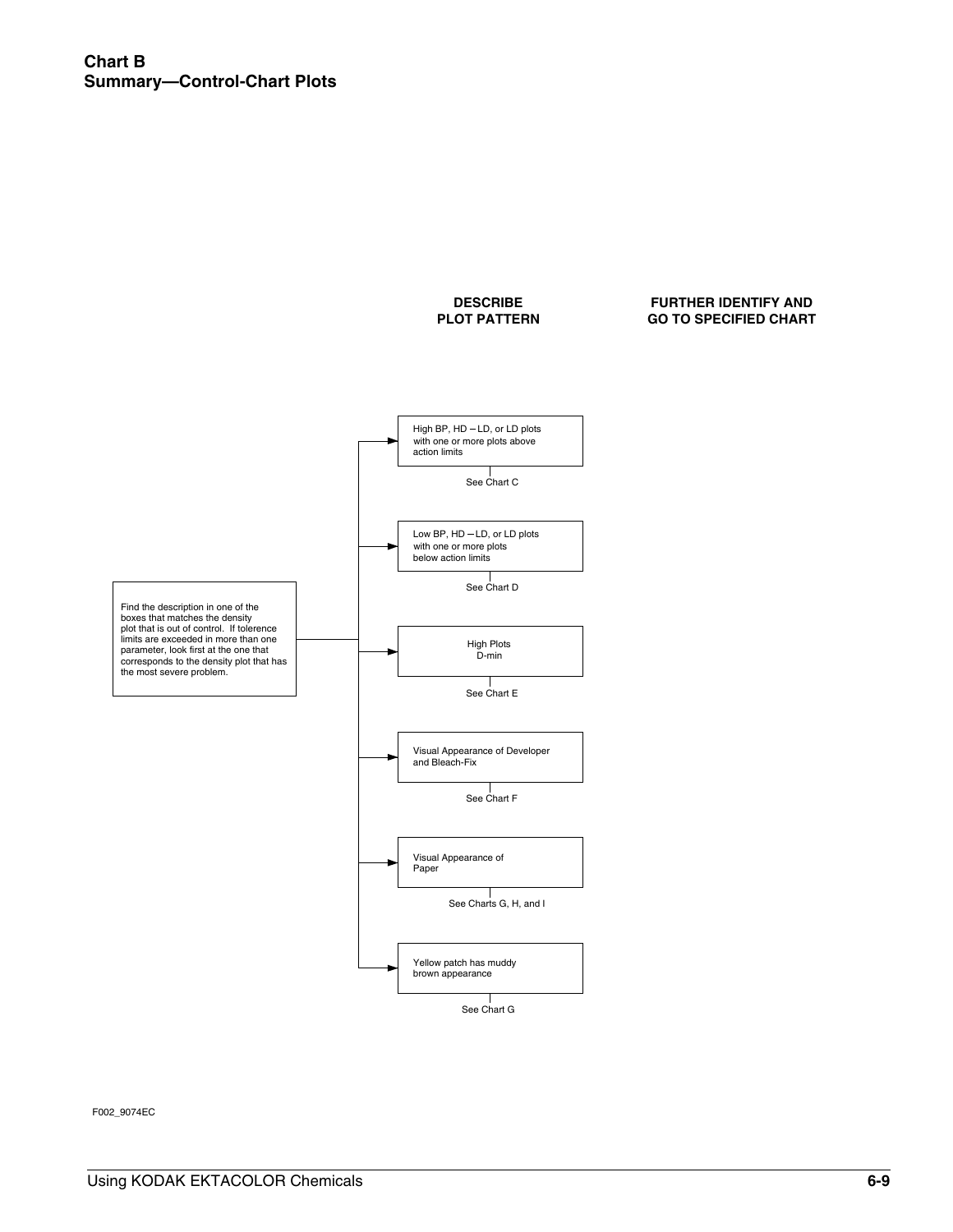**Chart C Control-Chart Plots—High BP, HD – LD or LD**

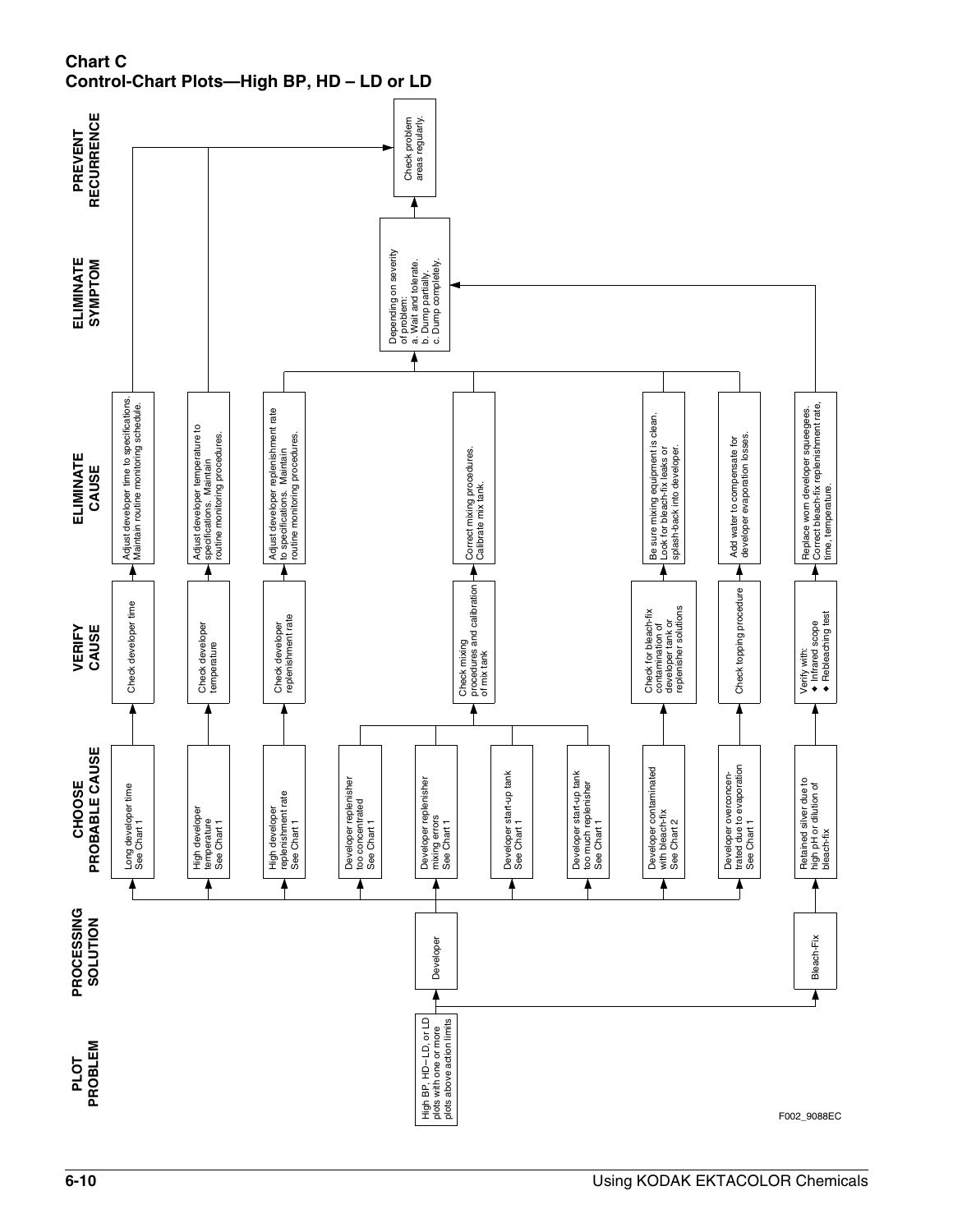**Chart D Control-Chart Plots—Low BP, HD – LD or LD**

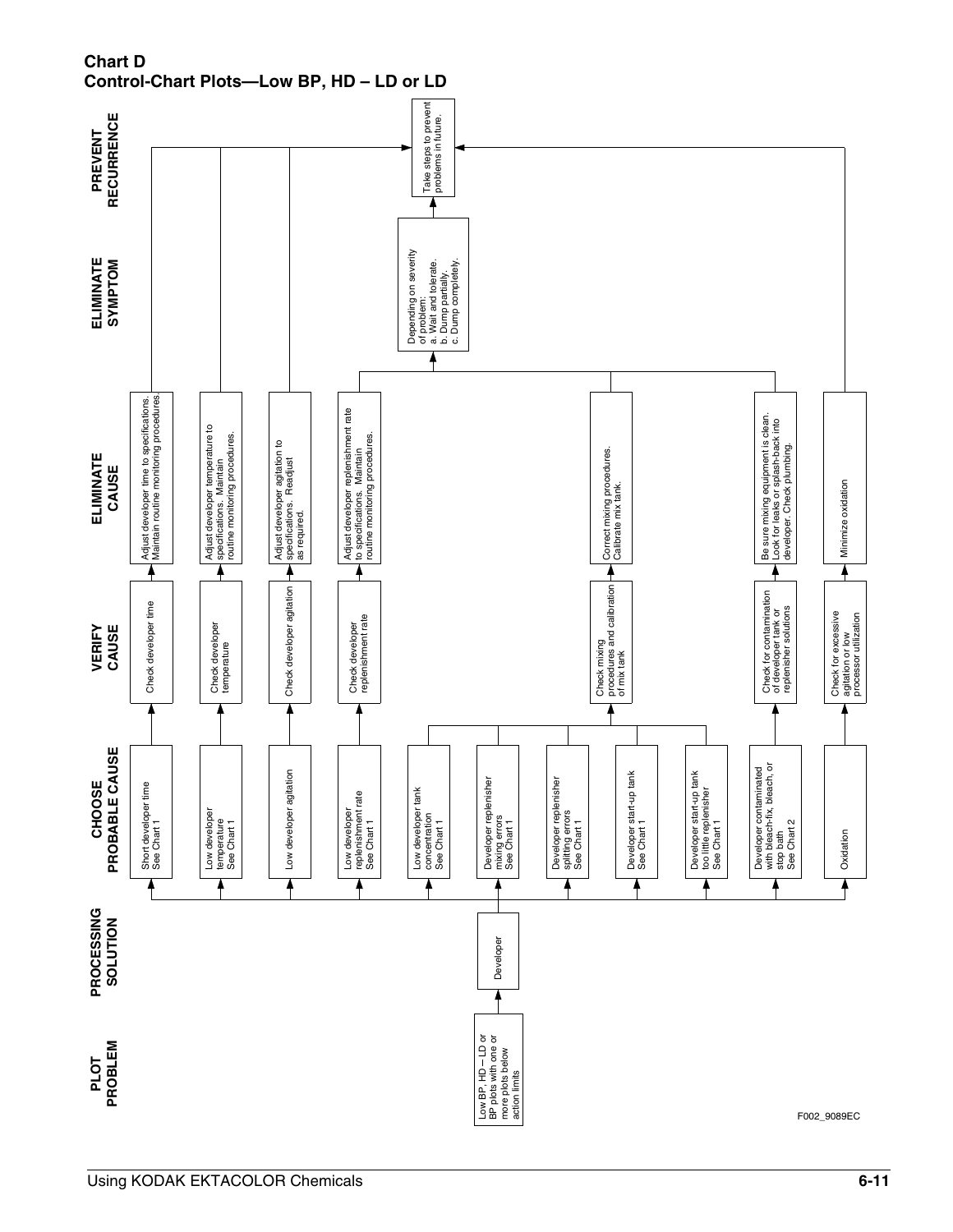# **Chart E Control-Chart Plots—High D-min**

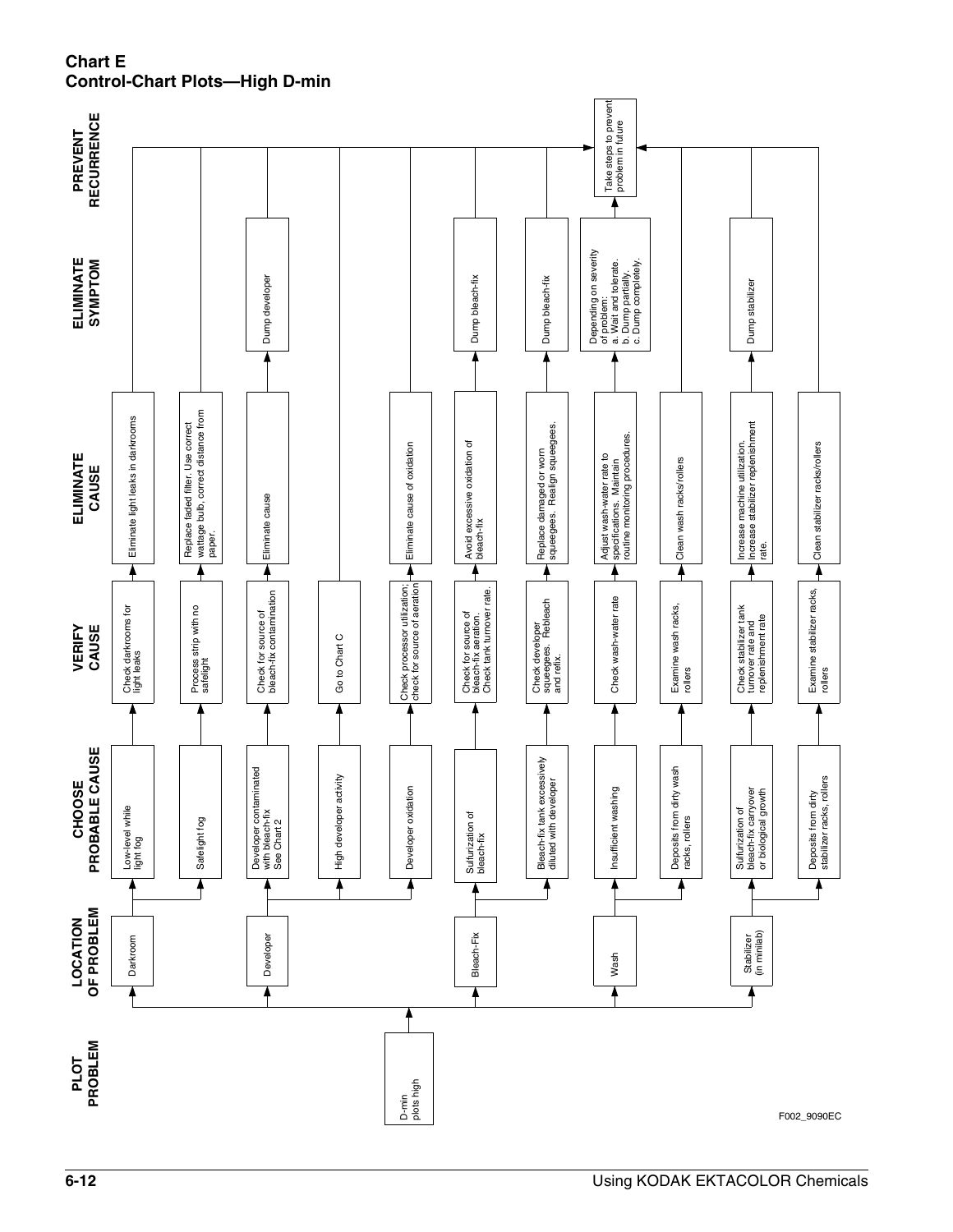# **Chart F Control-Chart Plots—Visual Appearance – Developer and Bleach-Fix**

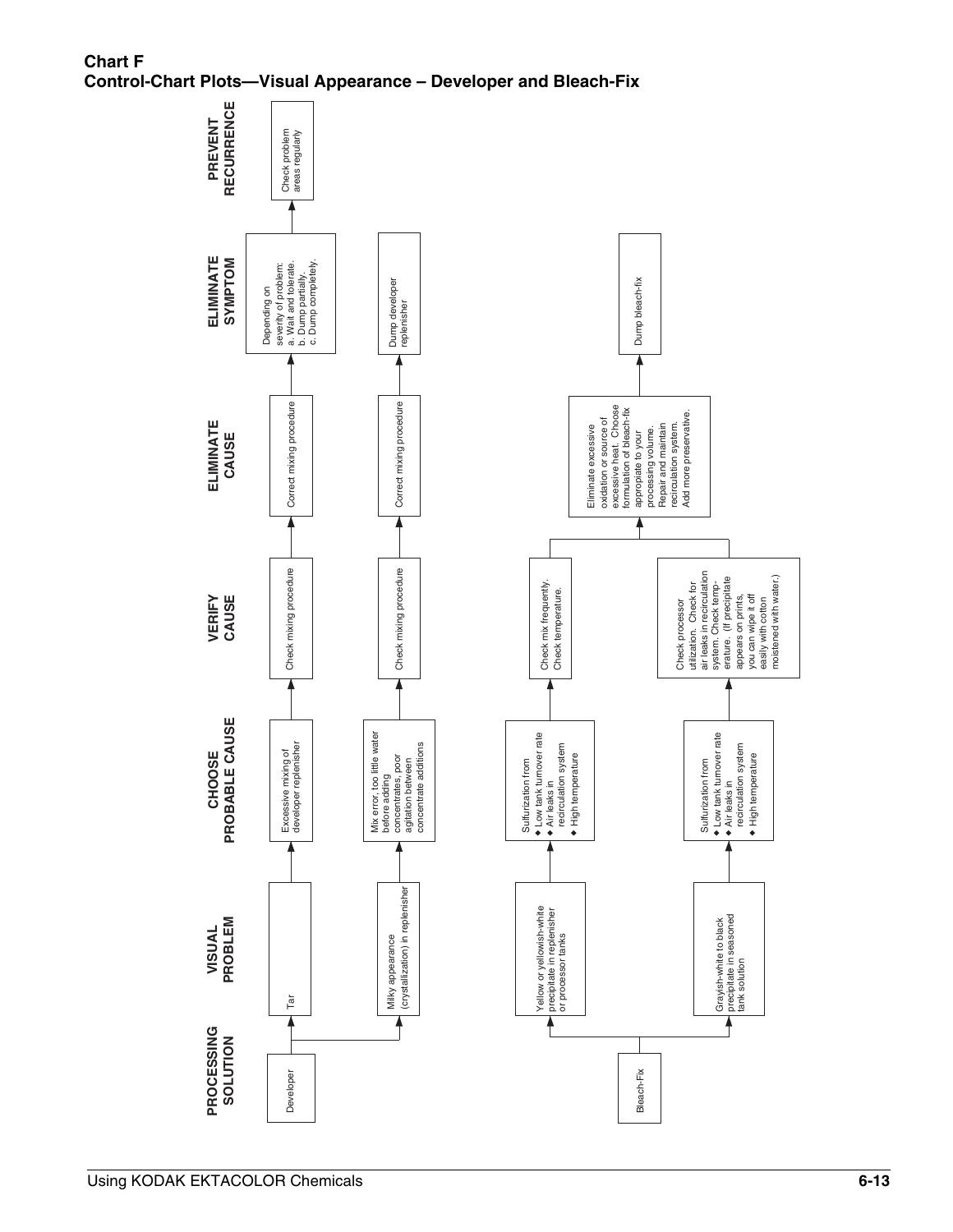**Chart G Control-Chart Plots—Visual Appearance of Paper**



F002\_9079EC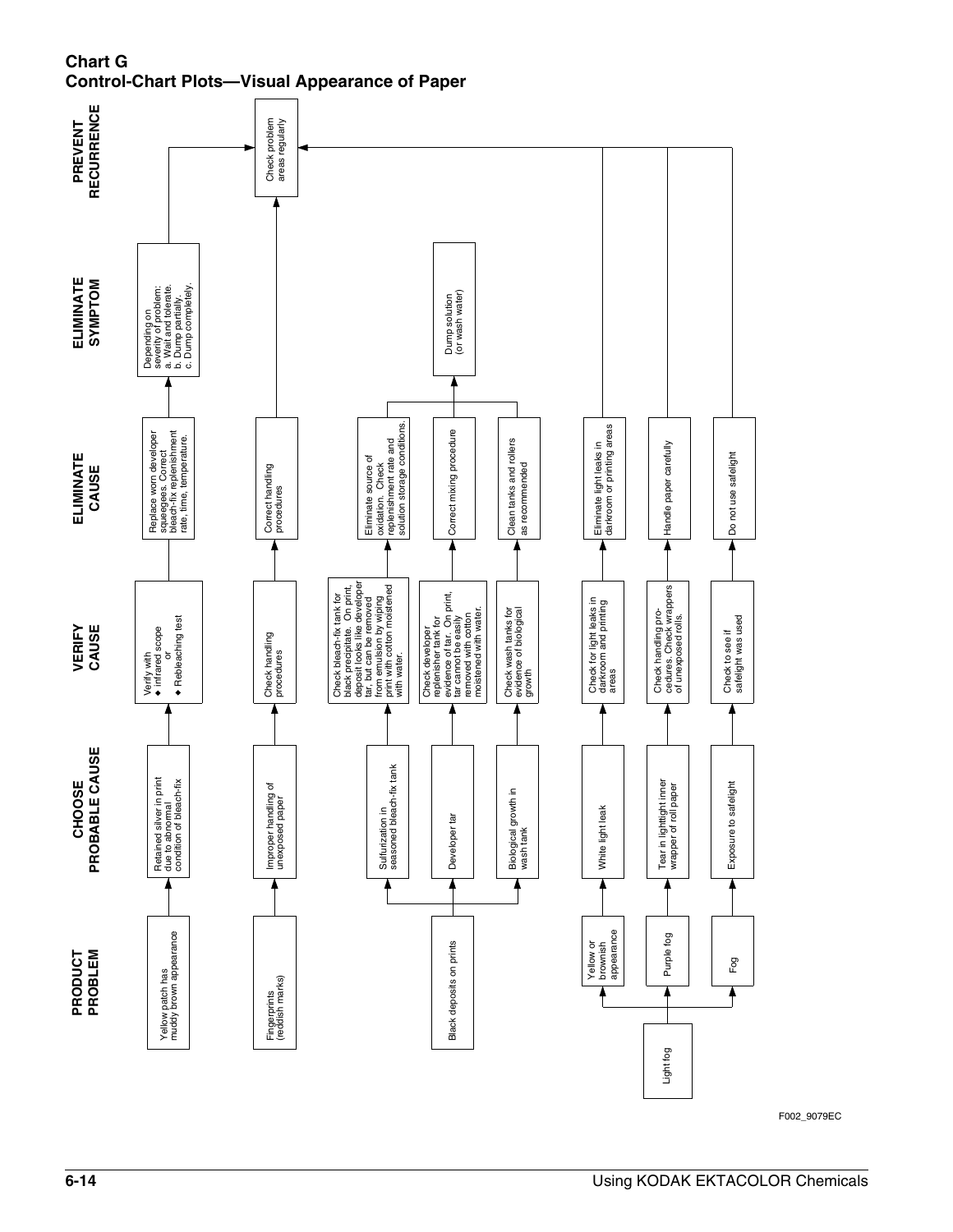

F002\_9080EC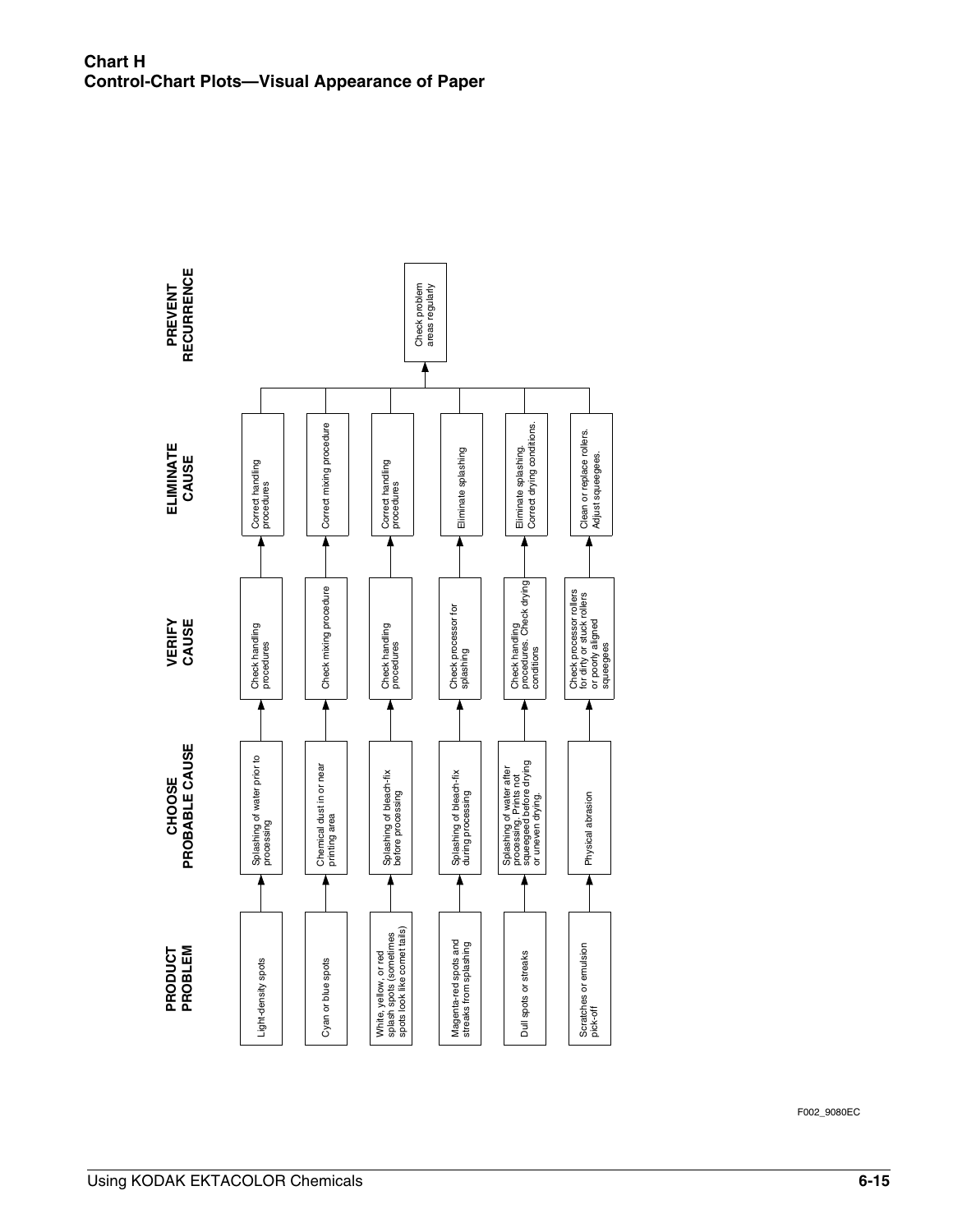

F002\_9081EC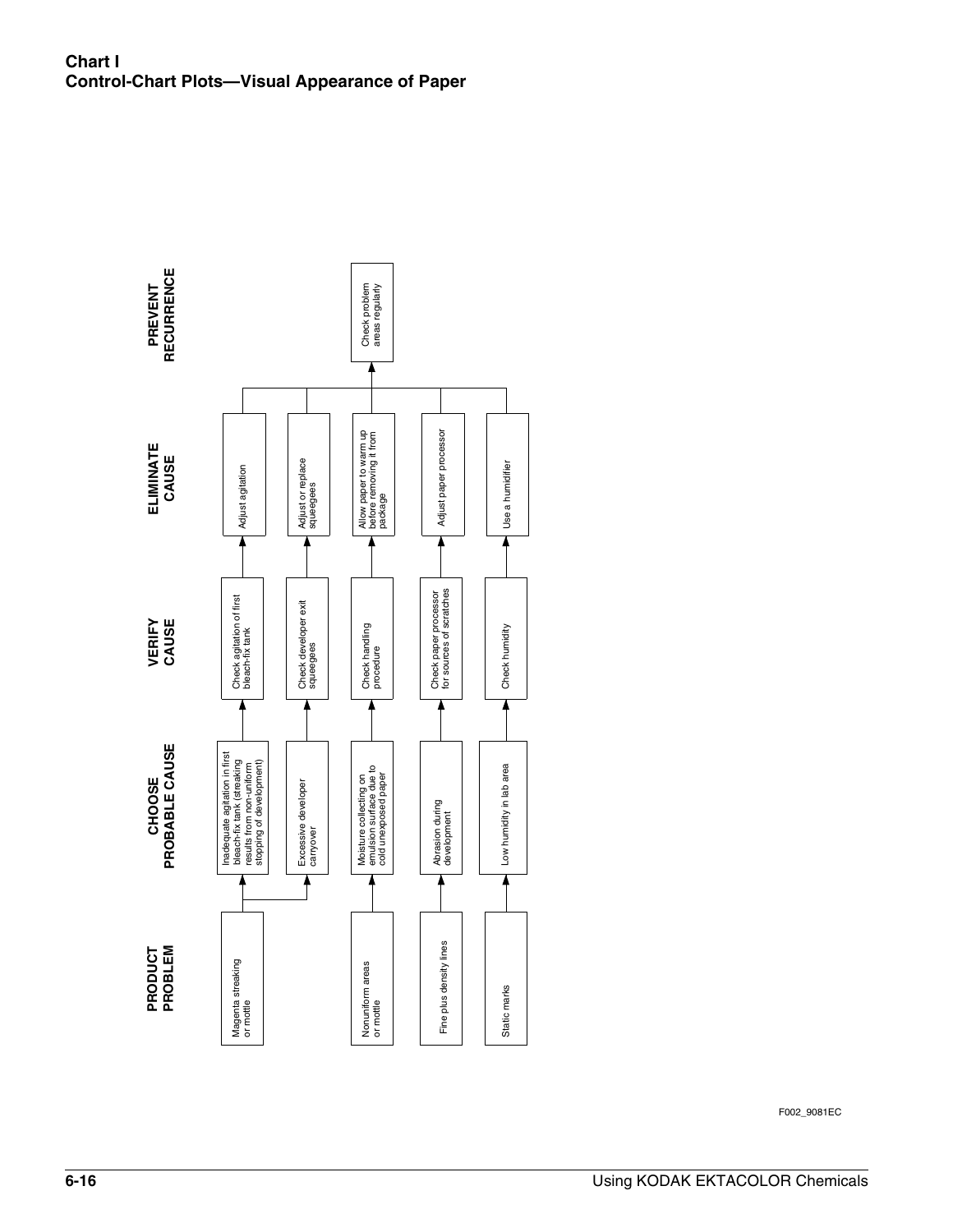# <span id="page-16-0"></span>**CONTROL-CHART EXAMPLES**

Generally, the control-plot patterns you can detect when you use KODAK Control Strips, Process RA-4, result from processing problems that can be summarized in the following three charts. The charts are intended *only as guides*; your plots may not look exactly like these examples.

 The exact appearance of the control plot depends on the specific mechanical design of the processor and the condition of the chemical concentrations in the processor tank. You may also have more than one problem affecting your process. Beside each chart is a description of potential causes and remedies for problems.

Use these charts with the *[DIAGNOSTIC CHARTS](#page-6-0)* and the descriptions under *[INTERPRETING YOUR CONTROL](#page-4-0)  [PLOT](#page-4-0)* to analyze process problems.

| Chart | <b>Solution</b> | <b>Condition</b>              |
|-------|-----------------|-------------------------------|
|       | Developer       | Developer Activity            |
|       | Developer       | Contamination with Bleach-Fix |

Although we have not included a control plot pattern for the effects of developer oxidation, a discussion of the results you can expect and the possible remedies follows the control chart examples.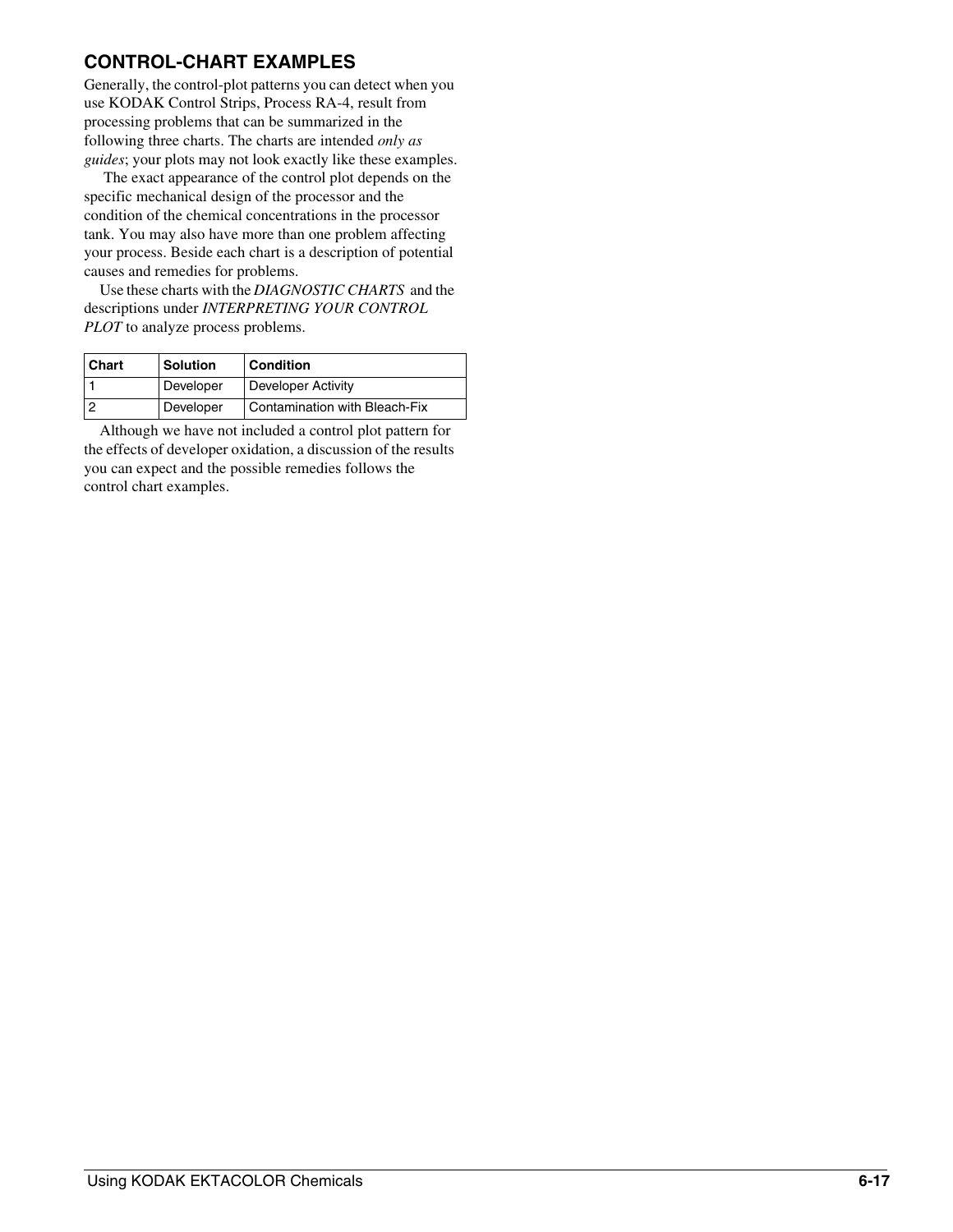## **Developer Activity**

## **Developer—High or Low Activity**

When the developer activity is too high relative to the process aim, the density of the processed materials will be too high, and the prints will be dark. If the developer activity is too low, the prints will be too light.

High and low developer activity have several potential causes. They all produce control-plot patterns very similar to that shown in Chart 1. The process problems that would cause the large shifts shown in Chart 1 would result from gross errors in operation. For example, a low-temperature shift of –11°F or a high-temperature shift of +11°F would cause shifts of the magnitude plotted here.

If your problem is caused by high or low developer activity, you should consider each of the potential causes. Also, be aware that the condition may have more than one cause, or one problem may be partially compensating for another. When you detect a developer-activity problem, it is good practice to verify all the operational conditions for the processor.





F002\_1066EC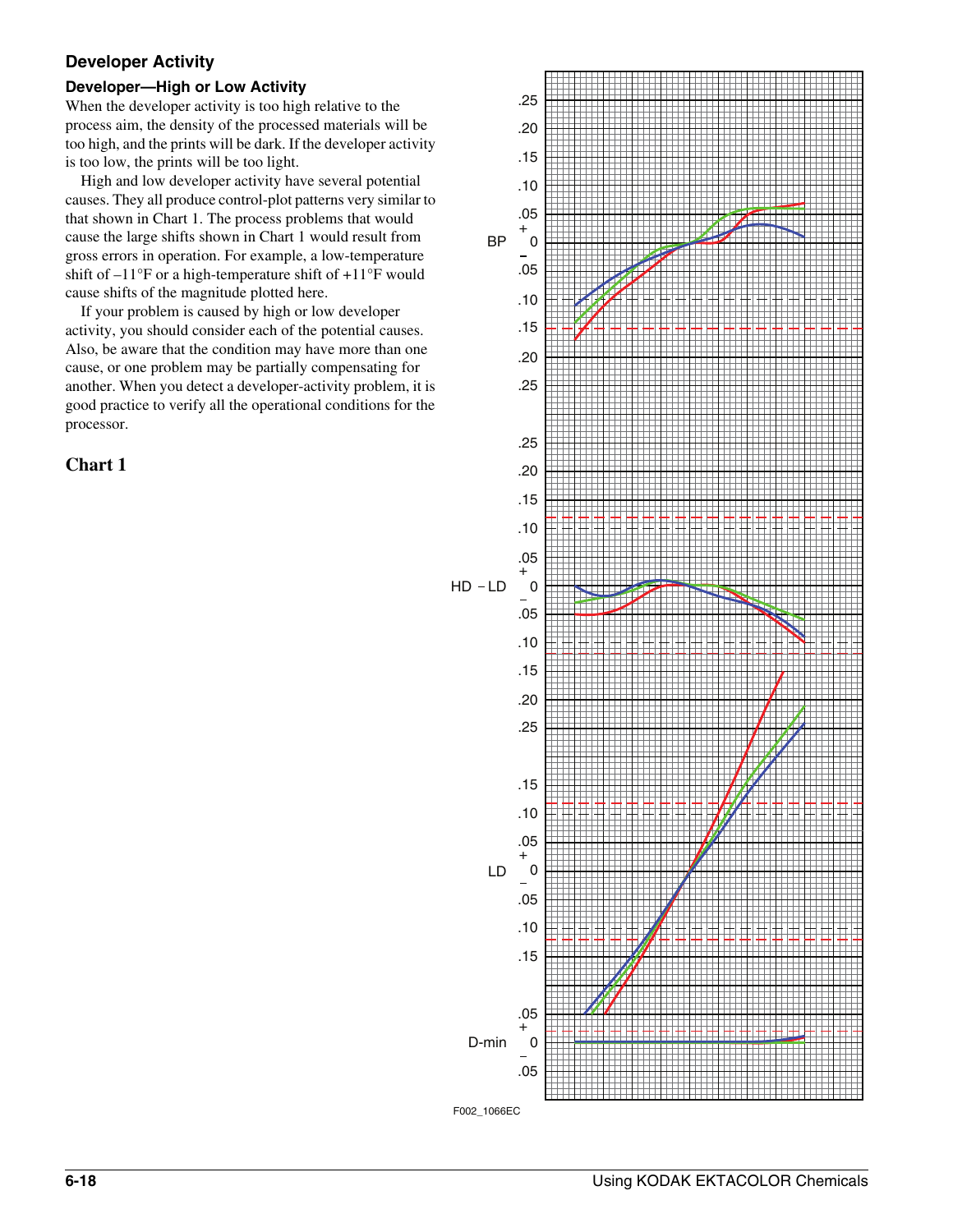#### **Developer—Time Too Short or Too Long**

The recommended developer time for Processes RA-4 is 45 seconds\*. If the developer time is too short or too long, it will affect development and the amount of dye formed.

Developer times that are too long will produce higherthan-normal LD, HD – LD, and BP density values. Developer times that are too short will produce lower-thannormal LD, HD – LD, and BP density values.

Developer-time variations can occur in processors because of variations in electrical load and differences in motor temperature from a cold start to equilibrium. Electrical-load variations can be caused by other equipment (e.g., a heater) on the same power line. In some cases, you may need a voltage regulator on the processor drive motor to compensate for external voltage variations.

Mechanical problems, such as misaligned moving parts, can cause developer-time problems. Be sure that the transport is functioning properly. Extended developer times can also result from intermittent paper slippage in the developer tank. Use a stopwatch to measure the developer time, and compare it with the machine setting.

#### **Developer—Temperature Too Low or Too High**

The recommended developer temperature for Process RA-4 is  $35 \pm 0.3$ °C (95.0  $\pm 0.5$ °F) for KODAK EKTACOLOR RA Developer Replenisher or KODAK EKTACOLOR RA Developer Replenisher RT. For EKTACOLOR Developer Replenisher 12 (EKTACOLOR Developer Replenisher 161 in Europe) and EKTACOLOR PRIME Developer Replenishers, the recommended temperature is  $37.8 \pm 0.3^{\circ}$ C (100.0  $\pm$ 0.5°F)<sup>\*</sup>.

A developer temperature that is too low or too high affects development and the amount of dye formed. If the developer temperature is too high, the density values for LD, HD – LD, BP, and perhaps D-min will plot higher than normal. If the developer temperature is too low, the density values for LD, HD – LD, and BP will plot lower than normal.

If you suspect that the developer temperature is incorrect:

- Check that the temperature regulator is operating.
- Check that the developer had enough time to reach operating temperature before processing.
- Check that the temperature of the replenisher solution was not too low or too high.
- If your processor has more than one developer tank, check that the temperature is the same in all tanks. Check that the temperature within each tank is uniform from top to bottom and side to side.
- Check that the developer recirculation filter is not clogged. A clogged filter can prevent proper heating of the solution. Check for constricted circulation lines.

The temperature controller and the recirculation system individually or in combination—can cause temperature problems. Replace the recirculation filters if they are clogged.

If the temperature of the developer replenisher is too low or too high, it may be affecting the temperature of the tank solution. If this occurs, you may need to provide more heat in the replenisher storage area or heat the replenisher before using it.

Check the developer temperature frequently, and adjust it as necessary. Also, check the developer temperature periodically while the processor is operating under full load. The heater may not be able to maintain the temperature as fresh replenisher and a maximum load of paper are entering the developer.

<sup>\*</sup> Time and temperature specifications for other processes and processors can be found in Current Information Summary publications and Processing (Z) Manuals at *www.kodak.com/go/photochemicals*.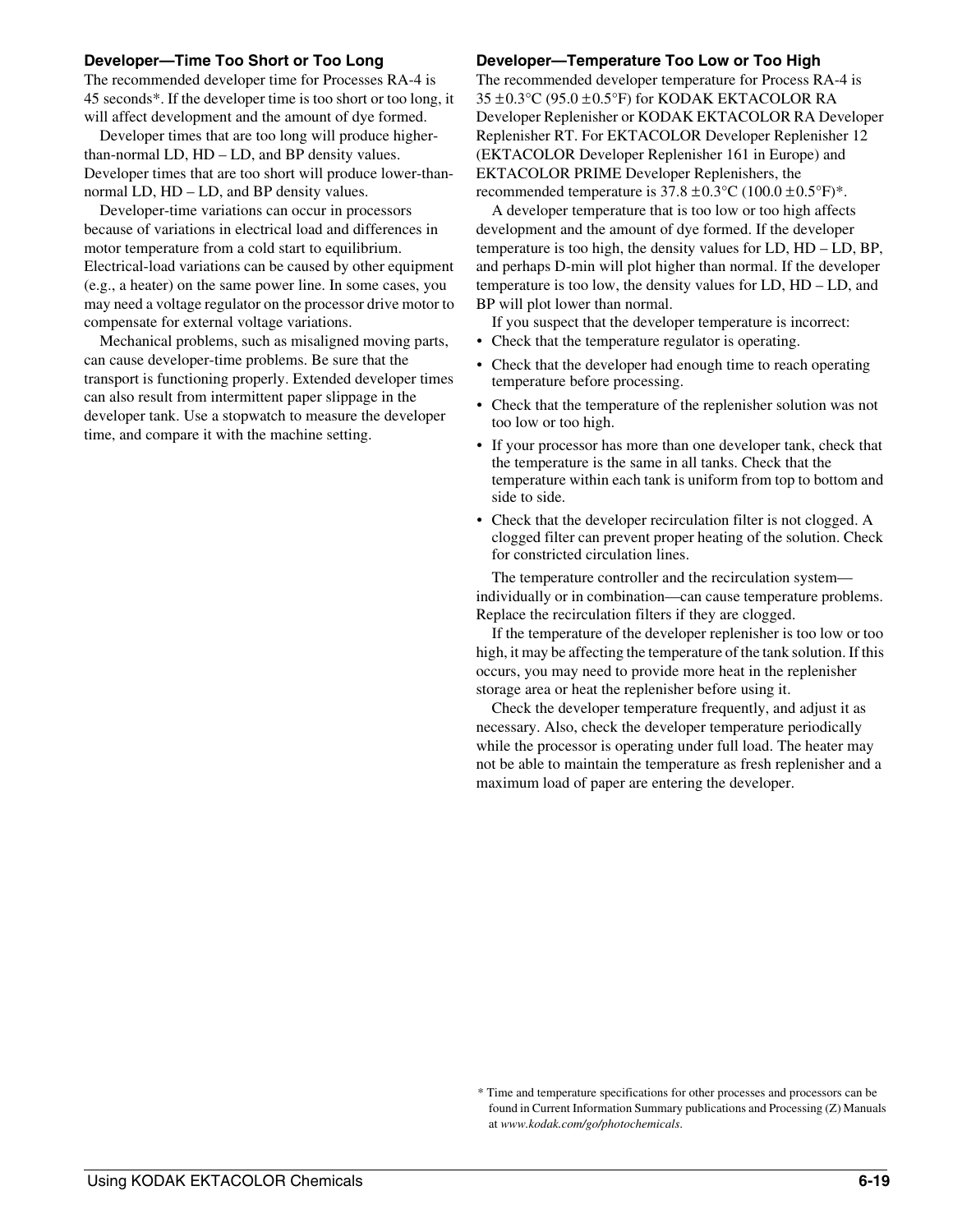## **Developer—**

## **Replenishment Rate Too Low or Too High**

Developer activity varies directly with the replenishment rate. If the rate is too low, the LD, BP, and HD – LD density values will plot lower than normal. If the rate is too high, the density values for LD and BP will plot higher than normal. The amount of change that you see in control-strip plots due to incorrect replenishment depends on the developer-tank volume, processor speed, and the amount of paper processed.

The recommended replenishment rates are *starting points only*. The exact rate depends on the type of processor and replenisher mixing and storage conditions. It can also depend on how well you maintain operating conditions, such as development time and temperature. Determine your exact rate by monitoring the process with control strips and adjusting the rate as needed according to the control plots. **Do not** adjust the rate to "chase" small changes in the control plots. Once the process is in control, continue to use the rate you established; don't change it unless processor utilization changes. Be aware that the rate of change after a replenishment-rate adjustment may be relatively slow; you may not see the full impact of a developer replenishmentrate change for several weeks.

To avoid replenishment problems, check the replenisher settings regularly to be sure that the correct rates and tank volumes are maintained.

If you suspect that replenishment is the problem:

- Check that the replenishment system is set correctly.
- Check that your calculations are correct if you set your replenishment rate for the average paper width being processed. Does the paper width vary seasonally? Check your replenishment rate by using this calculation.

| Flow<br>Rate | $-$ | Processor<br>Speed | Paper<br>Width       | Replenishment<br>Rate                   |
|--------------|-----|--------------------|----------------------|-----------------------------------------|
| (mL/min)     |     | (m/min or ft/min)  | $(m \text{ or } ft)$ | (mL/m <sup>2</sup> or ft <sup>2</sup> ) |

- Check that the processor was receiving replenishment when you detected the problem.
- Check for a possible mechanical problem with the replenishment system. Is the system replenishing at a constant and repeatable rate?

If *underreplenishment* is the cause of the problem, adjust the replenishment rate to the correct rate. To correct the underreplenished processor tank condition, remove enough developer tank solution so that you can add replenisher in 5- to 10-percent increments of tank volume. Repeat if needed to correct the tank condition. After each addition, recirculate the developer for approximately 10 minutes before you process another control strip.

If *overreplenishment* is the cause of the problem, adjust the replenishment rate to the correct rate. To correct the overreplenished processor tank condition, remove enough developer tank solution so that you can add water and starter to bring the process back into control. Add one part starter to 11 parts water. If the process is not far out of control, add the water and starter in 5-percent increments of tank volume. If the process is grossly out of control, add water and starter in 10-percent increments. After each addition, recirculate the developer for approximately 10 minutes before you process another control strip. If the process is still out of control after you have added water and starter equivalent to 20 percent of the tank volume, replace the tank solution with a fresh mix.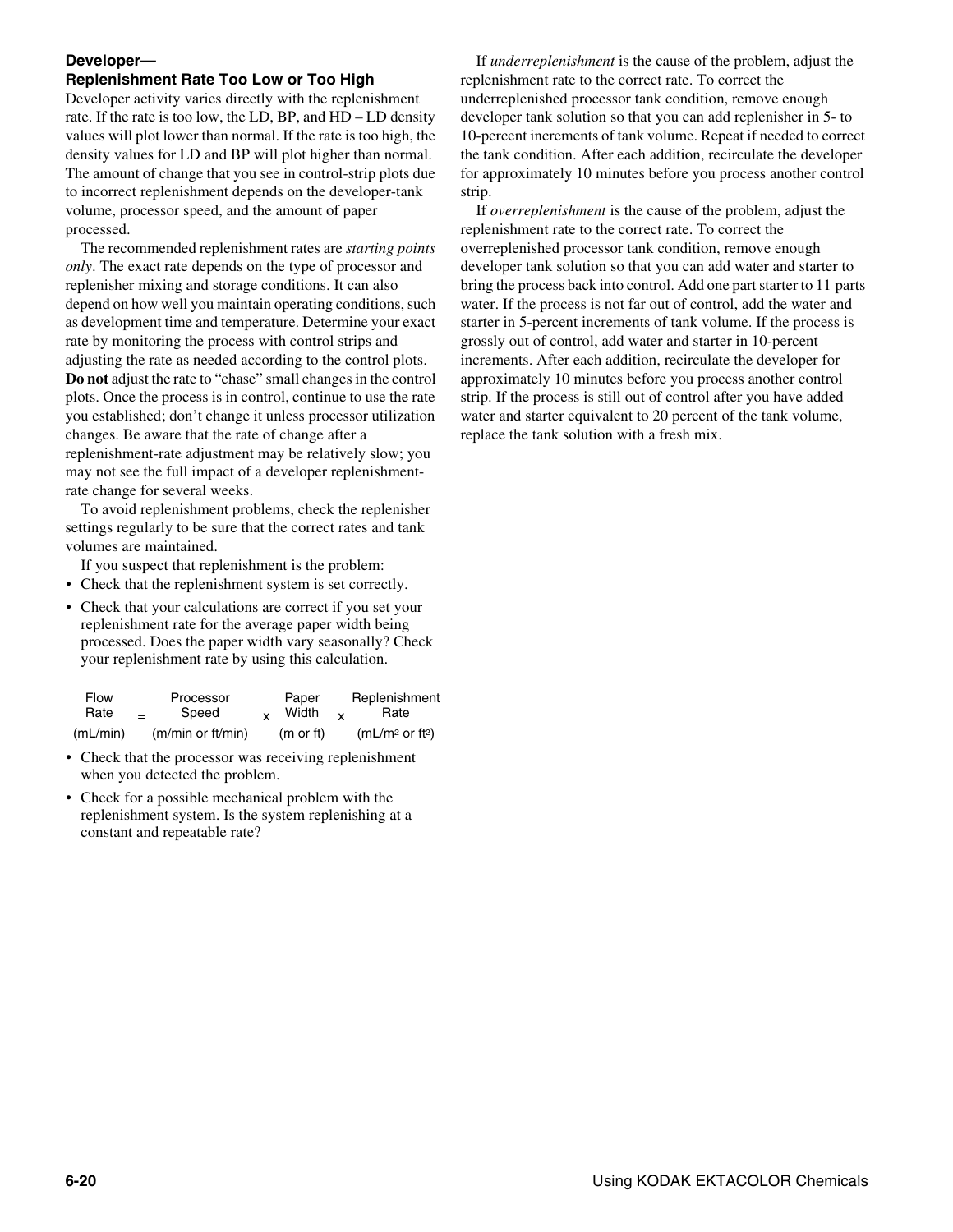#### **Developer—Fresh-Tank Mixing Error—Too Little or Much Starter**

Using *too little* starter in a fresh developer mix will increase developer activity. You will see this in the control plots as an increase in the LD and HD – LD density values.

Using *too much* starter for a fresh developer tank solution decreases developer activity. You will see this in the control plots as a decrease in the LD, HD – LD, and BP density values.

To avoid these fresh-tank mixing errors, carefully follow the directions provided with the developer.

If you know the amount of starter that was left out, you can add the missing amount. If you added too much starter or do not know the amount of the error, it will be difficult to correct the problem without a chemical analysis. Replace the tank solution with a fresh mix.

#### **Developer—Mixing Error—Incorrect Water/ Replenisher Ratio**

Developer activity is affected by a mix that is prepared with too little replenisher and topped with water, or with too little water and topped with replenisher.

Using too much water and too little replenisher has the greater effect. You will see this as lower-than-normal LD, HD – LD, and BP values in the control plots.

If you use too much replenisher and too little water, the effect in the control charts will be slight.

Review your mixing procedures and verify the mix-tank calibration. Follow the mixing order in the instructions provided with the chemicals.

Because it is very difficult to determine the exact cause or amount of this type of mixing error without chemical analysis, replace the solution with a fresh mix.

#### **Developer—Replenisher Mixing Error—Too Little or Too Much Part A**

Using the wrong amount of any of the developer components affects developer activity. Too little Part A causes high activity; too much Part A causes low activity.

Omitting Part A entirely usually results from human error. However, the chance of leaving out just a portion increases if you split the packaged developer to mix a smaller volume. Errors of 5 to 10 percent will affect the control plots. Be sure that your measuring device is accurate and that you use it correctly. Check that you have calculated the amounts correctly, and that you added the correct amount.

To reduce errors, always use accurate measuring equipment. Graduated cylinders calibrated in millilitres, not ounces, are the most accurate. If you use an automatic mixer, be sure it is properly calibrated for the volumes being mixed. Review mixing procedures for possible sources of error.

Because it is very difficult to determine the exact cause or amount of this type of mixing error without chemical analysis, replace the solution with a fresh mix.

#### **Developer Replenisher Mixing Error—Too Little or Too Much Part B**

Using the wrong amount of any of the developer components affects developer activity.

Omitting Part B entirely usually results from human error. However, the chance of leaving out just a portion increases if you split the packaged developer to mix a smaller volume. Errors of 5 to 10 percent will affect the control plots. Be sure that your measuring device is accurate and that you use it correctly. Check that you have calculated the amounts correctly, and that you added the correct amount.

To reduce errors, always use accurate measuring equipment. Graduated cylinders calibrated in millilitres, not ounces, are the most accurate. If you use an automatic mixer, be sure it is properly calibrated for the volumes being mixed. Review mixing procedures for sources of possible error.

Because it is very difficult to determine the exact cause or amount of this type of mixing error without chemical analysis, replace the solution with a fresh mix.

#### **Developer—Replenisher Mixing Error— Too Little or Too Much Part C**

Using the wrong amount of any of the developer components affects developer activity. Too little Part C causes low activity; too much Part C causes high activity.

Omitting Part C entirely usually results from human error. However, the chance of leaving out just a portion increases if you split the packaged developer to mix a smaller volume. Errors of 5 to 10 percent will affect the control plots. Be sure that your measuring device is accurate and that you use it correctly. Check that you have calculated the amounts correctly, and that you added the correct amount.

To reduce errors, always use accurate measuring equipment. Graduated cylinders calibrated in millilitres, not ounces, are the most accurate. If you use an automatic mixer, be sure it is properly calibrated for the volumes being mixed. Review mixing procedures for sources of possible error.

Because it is very difficult to determine the exact cause or amount of this type of mixing error without chemical analysis, replace the solution with a fresh mix.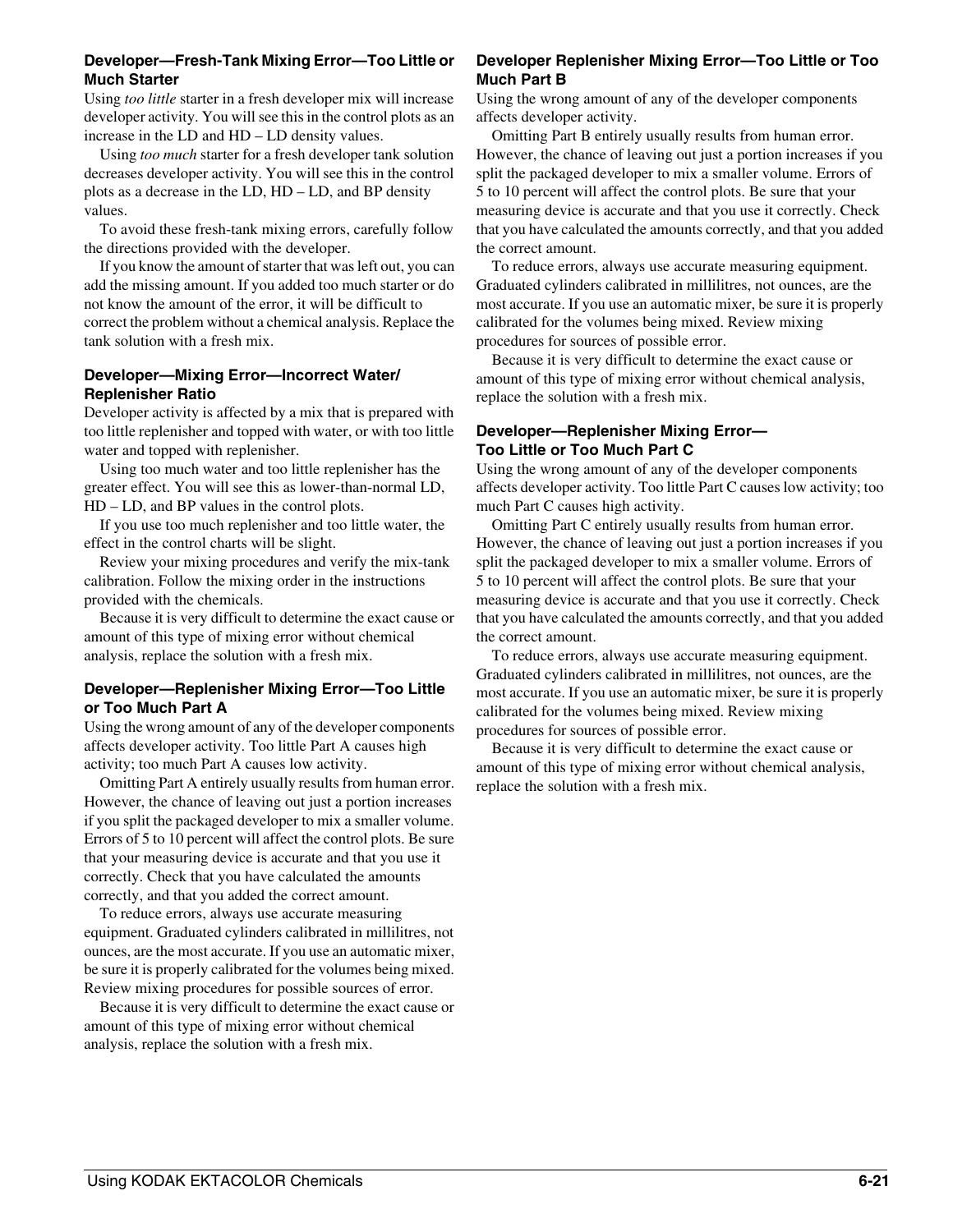## **Developer—Contamination With Bleach-Fix**

Chart 2 demonstrates that very small amounts of thiosulfate (also called hypo) from the bleach-fix will contaminate the developer. As little as 0.1 mL of bleach-fix per litre of developer can put a process out of control. If the developer is contaminated with bleach-fix, you will see a severe color change in the prints and large shifts in the control plots. You will also see an increase in D-min.

The chart shows the typical plot pattern that results from bleach-fix contamination of a developer tank. The degree of contamination is severe in this example; the most severe contamination shown is at 2.4 mL of EKTACOLOR RA Bleach-Fix NR Replenisher per litre of developer.

Possible causes of bleach-fix contamination are bleach-fix splashed into the developer when the racks are raised or mixing developer with equipment that contains a small amount of bleach-fix. Check for any procedures that might cause splashing during mixing or processing. If possible, use separate mixing tanks for developers, and wash all mixing equipment thoroughly before reusing it.

Stop production until you find the source of the contamination. A developer contaminated with bleach-fix or fixer cannot be salvaged; replace it with a fresh mix.